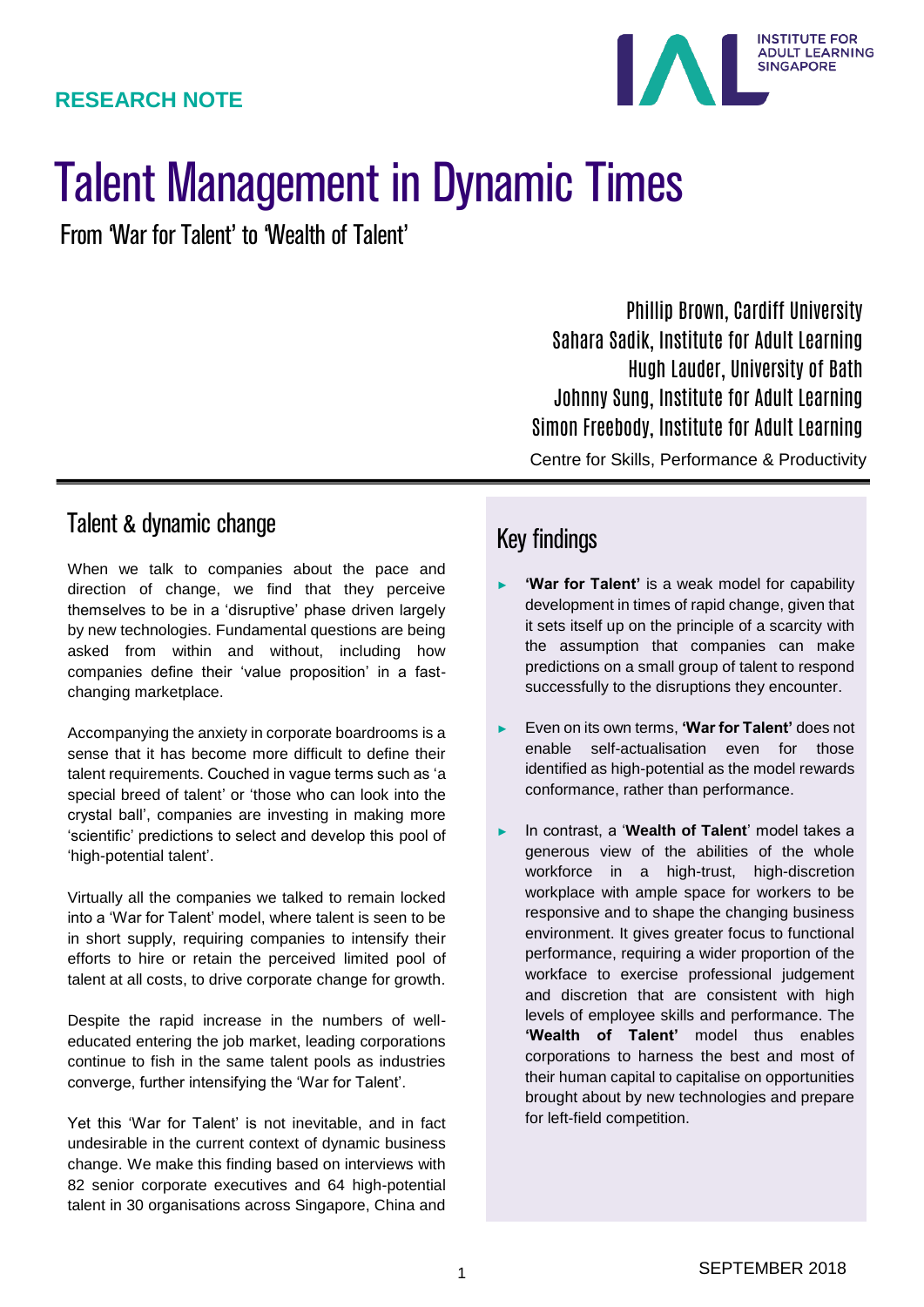India. The four sectors covered in the study are pharmaceutical & biotech, banking & finance, infocomm and professional services that are widely seen as trailblazing in their adoption of digital technologies. Of these 30 organisations, 21 were transnational corporations (TNCs) with 11 of them interviewed across all three locations. The remaining 9 organisations were local enterprises/start-ups who were interviewed to provide contrasting perspectives.

# Talent as a product of corporate talent management

In virtually all the corporate interviews across the three locations, 'talent' is defined in terms of individual attributes, competence or giftedness. It relates to individual qualities and abilities, which some of those interviewed explicitly linked to genetic endowment, demonstrated or imputed to individuals in the performance of specific activities or roles. This emphasis on individual attributes is consistent with the idea that talent is an empirical reality; it is 'out there' reflected in individual differences, if only we can find better ways of nurturing and identifying it.

However, such discourse obfuscates the very structured ways that companies put in place to identify and manage talent. Consultants at McKinsey (Michaels et. al., 2001) have perhaps done the most to promulgate the 'War for Talent' as a strategic business challenge and driver of corporate performance. This talent model highlights that business success depends on the contributions of 10 – 20 per cent of the workforce, as it is top talent (including high-potential talent), that is believed to add much of the value to the organisation. Becker et. al. (2009) takes the stratification of the workforce further, advocating that companies distinguish between 'A' jobs (strategic), 'B' jobs (support), and 'C' jobs (surplus) based on their business strategy. Talented employees are spotted, and groomed into 'A' jobs.

By design, the models put forth by McKinsey consultants and Becker et. al. are set up for scarcity as they are unable to accommodate the plentiful supply of talent. Recruitment into this narrow talent pool is typically through elite university recruitment and hiring from leading-edge competitors, leading to escalating compensation and benefits for a small group of elite.

The 'War for Talent' is not the only way in which companies can organise their workforce. In Figure 1, we present four ideal types for companies to organise their talent pool. The vertical dimension in Figure 1 relates to the framing of jobs in terms of control over content, organisation and sequencing of work tasks. Evidence of strong framing of job roles is where companies adopt a centralised model of organisation control where 'permission to think' is restricted to people occupying strategically important positions in the organisation. A weak framing is where permission to think is extended through the organisation, where jobs are not framed in terms of the distinction between 'conception' or 'execution'. The horizontal dimension relates to the classification of people through highpotential programmes or their equivalent.



#### **Figure 1: Framework for corporate talent management (ideal types)FRAMING OF JOBS**

(conception/execution; High Trust/Low Trust)

<sup>(</sup>weak distinction between Conception / Execution)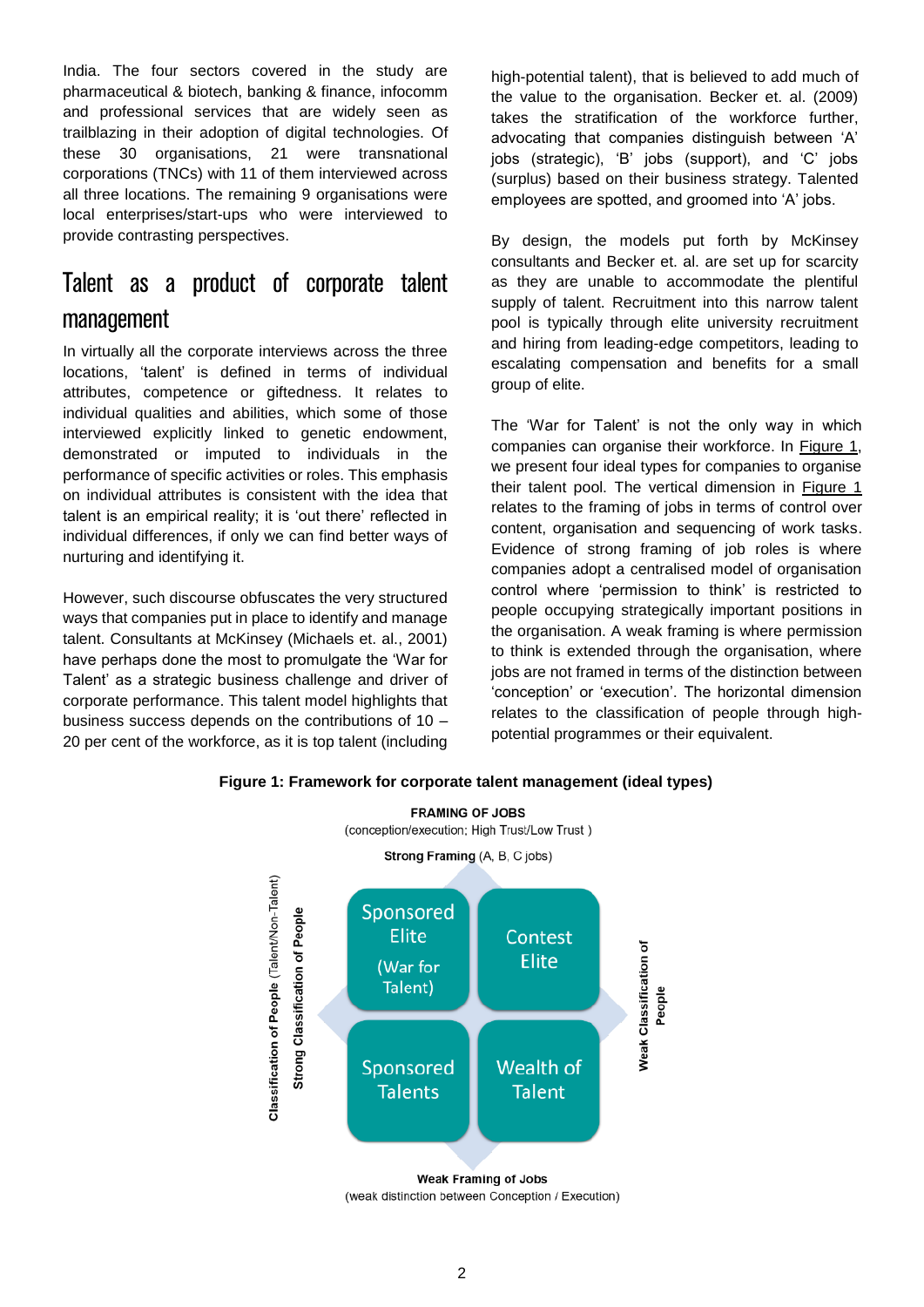The 'War for Talent' organisation limits the job roles identified as strategic, and uses high-potential programmes to identify and sponsor a narrow pool of talent to take on these jobs. The rest of the workforce may still be 'valued' within the organisation, but are not seen to be people that truly add value to the organisation, or who are capable of taking the business forward.

A HR manager in a banking and finance TNC in Singapore summarised this approach succinctly: "It's like the vital many and the vital few. We do some things for the vital few who sits in the talent population. They tend to get the lion share of resources, senior leadership time, senior leadership advocacy sponsorship etc. Our finite resources tend to get more focused on the vital few."

The alternative of a 'War for Talent' organisation is a 'Wealth of Talent' organisation, which takes a generous view of the abilities of its workforce. There is a limited stratification of job roles, and a limited classification of their workforce, with a good structuring of opportunities for the majority of the workforce to demonstrate their capabilities.

#### Limits of the 'War for Talent' model

Our study found that the majority of organisations interviewed operate with a 'War for Talent' model, where 5-30 per cent of the workforce is considered as talent in an organisationally-created differentiation. More importantly, the study also found that the 'War for Talent' model is ill-suited for the current context of rapid technological change.

Heavy investments in a pool of high-potential talent requires the base of the industry to be stable, which is not possible in the current period of dynamic change. Companies increasingly use vague 'signifiers' such as 'agility' to describe their talent that signifies the uncertain conditions that they now find themselves in. In one TNC bank in Singapore, the descriptor of talent is so inflated that it appears impossible to identify any such person. Its HR manager shared: "The talent of the future, because of the big disruptor that technology can bring, must understand, and actually can see in the crystal ball that this is going to come, and I have to prepare my men, or I have to do something different."

A HR manager in a TNC bank in India was candid in how the base of the industry changes so often that it was increasingly difficult to define what a successful highpotential programme was. She explained: "Banking cycles have only gotten shorter and shorter…So, with that, the skills required to be successful. It used to be derivatives…If I were to play the larger game,…the best

banker is going to be a technocrat, and not a person who understands the markets…So I feel like the base of this place changes…That's one of the struggles in defining a successful programme. Because you need to have longer-term measures, and there is no longterm in banking."

A regional HR director of an infocomm TNC in Singapore similarly explained: "What we suddenly find is that the people that used to be seen as high performers - great leaders, they no longer are because the market demands them to be completely different."

Meanwhile, the 'War for Talent' has led to everescalating costs in the bid to hire top talent, even though companies are not entirely sure if the investment will bring about the desired performance outcomes. Elite university recruitment is a key strategy, along with hiring from leading competitors. A CEO in the banking and finance industry was candid in criticising the practice of hiring bankers from competitors with the expectations that they would be helping the banks get new clients. He explained: "The client's relationship is increasingly with the institution. Although the industry knows it, because they don't have much of an alternative, they will still bid higher and higher for those bankers on the expectation that they would come with their clients. And the bankers would be asking for a higher and higher compensation."

When his new data mining team started experimenting with running performance data, the results were shocking. He added: "[The bankers were] the least successful at client acquisition. In a way these are your more expensive people…You would want them to be best at going and hunting for new clients."

Part of the problem is that companies face difficulty to identify which hires will add value and managerial potential. At best, companies recruit based on 'a promise' conveyed in curriculum vitae and utterances in job interviews, rather than on actual performance. This recruitment model provides those individuals identified as 'talent' with considerable market power, which may bear little relationship to individual marginal productivity. This is not to say that those identified as talents are not 'good at their jobs' however that is measured, but there is little to suppose that they are the only ones who can do them.

Even for recruited staff, corporations struggle to properly identify talent. There is convergence across all the four industry sectors that whatever talent is, it is more than skills, and that it is more than performance; the focus is on potential. Yet, companies are unable to articulate clearly how they assess potential.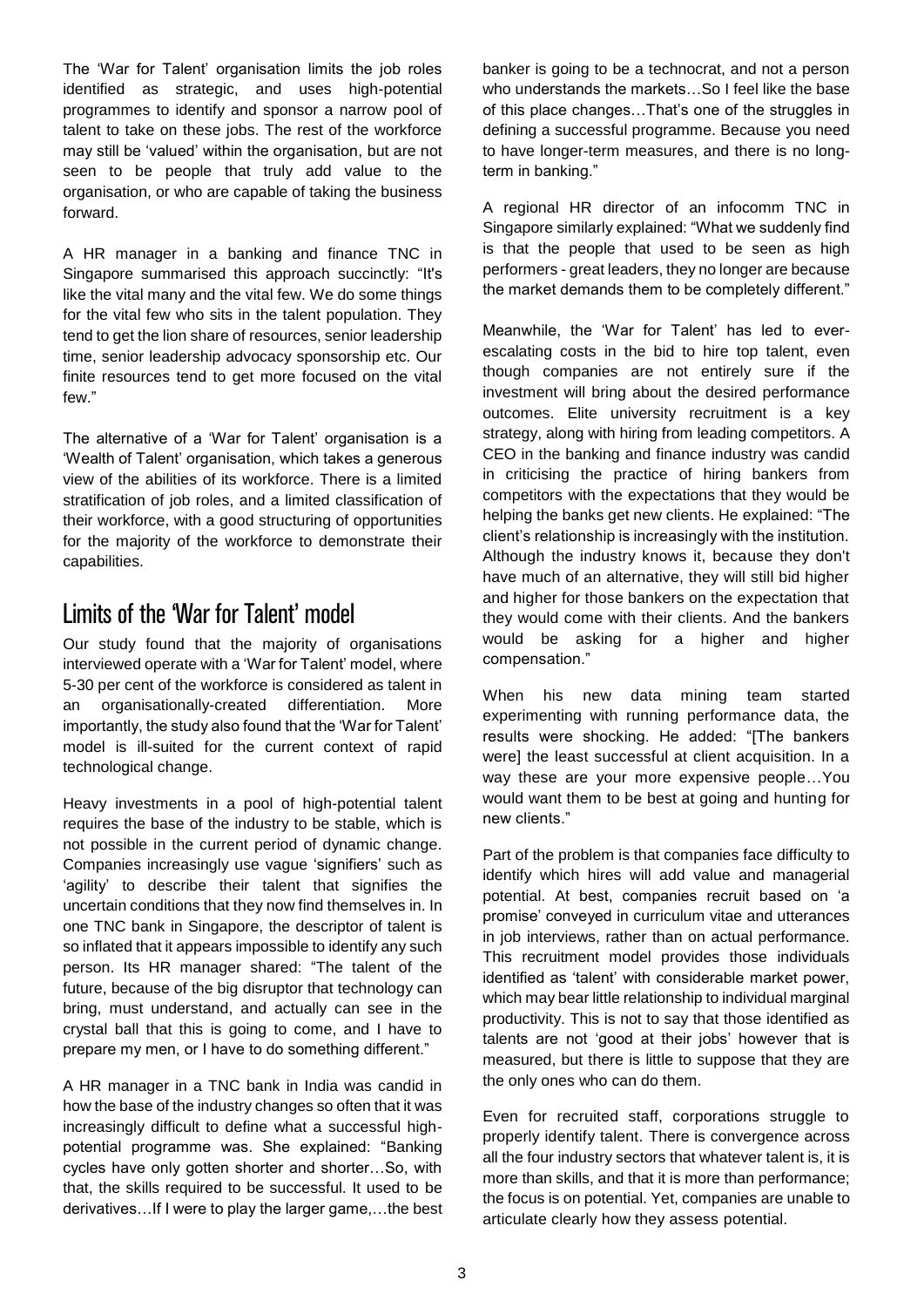The HR manager in a banking & finance industry in Singapore candidly admitted: "So we have some templates around [potential], and they are not very scientific. And you can never be scientific about future potential, obviously…It is more around managers' assessment based on past performance and ability to do things that are probably the next level up or the next job up or something like that…It is not sort of calculated or scientific. It is hard to be."

The difficulty in assessing potential is not merely a corporate inconvenience, but directly shapes the areas that individual talent invest in. Interviews with highpotential talent indicate that they see themselves as being embroiled in a complex process of 'performing' rather than 'performance', where they are in a positional competition, and judged and ranked in relationship to others. There is almost unanimous consensus on the importance of 'playing the game' to secure the confidence of senior colleagues, given the latter's role to 'decipher' the difference between high performance and high-potential.

As one Singapore-based high-potential respondent from the pharmaceutical sector says of the oft-cited presentation skills: "Presentation is a form of perception…A lot of time you don't get to perform first. You get to form perception first."

Another Singapore-based high-potential respondent from the professional services sector similarly observed: "A person might be good at their job but they don't know how to showcase their work. If you don't know how to show to your bosses that you have done something so that the organisation yield more profits, then you are probably not so talented."

This articulation of the importance of impression management is corroborated by the following candid reflection by a regional supply-chain director in the pharmaceutical industry: "Unfortunately, a lot of times,

talents are identified because the senior management observed certain colleagues in the very short window of time through certain presentations that they are doing. And they decided that hey, this is a talent that we want to pursue. And that is maybe just 5 per cent of the time that they saw of the person's entire time with a company. It can be extremely biased."

The 'War for Talent' model is typically justified to give high-potentials space to drive change. However, this seems far removed from the experiences of those interviewed. Many career journey narratives indicate that working in TNCs was "more or less executing the strategies". As one career journey respondent in China explained: "If you're a corporate talent, you may have your own thoughts but you also need to bear in mind that there is already a sort of a framework that you have to fit in whilst changing."

A career journey respondent from the infocomm sector in India was more specific in suggesting that organisations merely require workers who fulfil the key performance indicators (KPI). He said: "In this current situation, the organisation does not need talents. The organisation needs people who can fulfil the KPI. [Fulfilling KPI]…it's not talent…It's an attitude of a person towards work, commitment…If you are talented, organisations these days do not know how to use your talent. They need you because you can fulfil their task. Even if you're talented or not, it doesn't matter."

Thus, while companies justify the 'War for Talent' model as giving protected space to a small pool of talent to lead the company in new innovative ways while demanding high performance from them, the experience of high-potential talent suggests otherwise. Figure 2 highlights the misalignment between individual talent experiences and corporate expectations.



#### **Figure 2: Misalignment between corporate talent management and high-potential talent**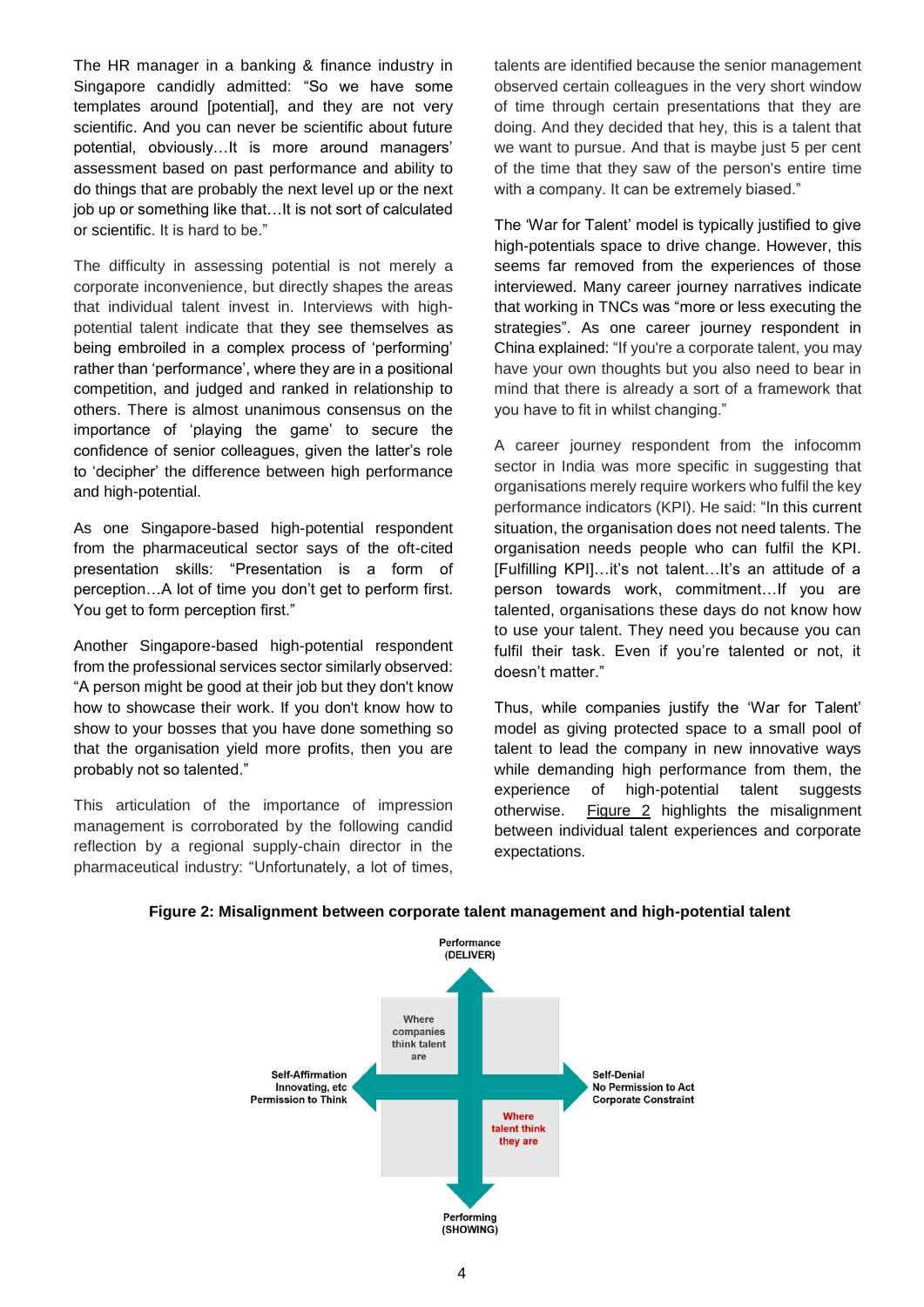At its core, the 'War for Talent' view is a weak model for capability development in times of rapid change, given that it sets itself up on the principle of a scarcity with the assumption that companies can make predictions on a small group of talent to respond successfully to the disruptions they encounter. Equally important is that in a potential-based model, companies are not getting the best of the workforce in a sustainable way with implications for retention and the exercise of 'discretionary effort'.

### Towards a 'Wealth of Talent'

A viable alternative to the 'War for Talent', is a 'Wealth of Talent' model that takes a more generous view of the abilities of workforce in a high-trust, high-discretion workplace with ample space for workers to be responsive and to shape the changing business environment. A 'Wealth of Talent' model gives greater focus to functional performance as opposed to potential, making strict demands on a wider proportion of the workface to exercise professional judgement and discretion that are consistent with high levels of employee skills and competence. We argue that there are sound business reasons for corporations to evolve their talent strategy from 'War for Talent' to 'Wealth of Talent' to capitalise on new opportunities brought about by technological disruption.

A 'Wealth of Talent' model is consistent with the following comments from a regional HR director of an infocomm TNC overseeing Greater China. She suggested that corporate change needs to be accompanied with a shift away from a 'hero' mindset of talent. She explained: "the hierarchical structure will definitely change. No one will be looking at…who's the boss…People will be working in more like teams or groups, and leverage on each other's expertise or strength. It will be more a team effort, and not an individual effort. The way I look at it is [that the] possibility of having a single hero…being the hero of the organisation might have gone. [It] is more like how the entire team can collaborate and work together."

Of the 30 organisations that were interviewed in this study, only one company demonstrated characteristics of a 'Wealth of Talent' organisation. It is noteworthy that this company does not use the term 'talent' at all, referring to its workforce as "its people". The model places a high demand on corporate performance on a broader proportion of the workforce. In the absence of a strong framing of job roles between conception and execution roles, there is a strict demand on most staff to exercise their professional judgement and discretion (see *Box 1*). In other words, the job roles created in a 'Wealth of Talent' model require high levels of task discretion, autonomy and employer trust that are

consistent with the kind of societal investments in education and training. There was also significant space for a broader proportion of the workforce to work together and drive change. As one of its employees highlighted, "[There's] a lot of space to run...[it's] easier to apologise than to ask for permission [to do things]". Such sentiments are a sharp contrast to the views expressed by many highpotential talent in 'War for Talent' organisations interviewed in this study who drew our attention to the organisational constrains to drive change.

## Evolving firms' talent strategy

We found evidence of discomfort with the current talent management system. One former regional chairman in the pharmaceutical industry observed that the talent pipeline created by the current system was "too few, too late, too infrequent".

Some companies are already making modifications to strengthen their talent pipeline. In one company, performance reviews were replaced by talent conversations, with line managers tasked to spend more time coaching their staff on the latter's performance. Another set of enhancements being adopted was experimentation with HR analytics to make more 'scientific' predictions on the selection and development of high-potential talent to overcome some of the current uncertainties of identifying talent. This experimentation also included trying to understand the marginal productivity of high-potential talent versus the rest of the workforce, which often led to surprising findings. Earlier, we outlined how a Singapore-based CEO discovered the actual low performance of its top bankers when data was mined by his data analytics team. A professional services TNC in China similarly related that its use of data analytics showed that recruits from non-elite university performed as well as those from top-end universities, allowing it to diversify its recruitment activities.

Yet, despite the range of modifications to the current talent management system, the fundamental assumptions of a narrow pool of elite remain, suggesting that much bolder shifts are needed.

Shifting to a 'Wealth of Talent' model may be less challenging than commonly assumed, as companies tend to have a favourable view of the contributions of their workforce. In Singapore, a nationallyrepresentative study by the Institute for Adult Learning of 3,800 establishments in Singapore found that establishments across sectors indicated that 40-60 per cent of their staff were 'adding significant value' to their business. When asked about the proportion of high-potential staff, the percentage dropped sharply,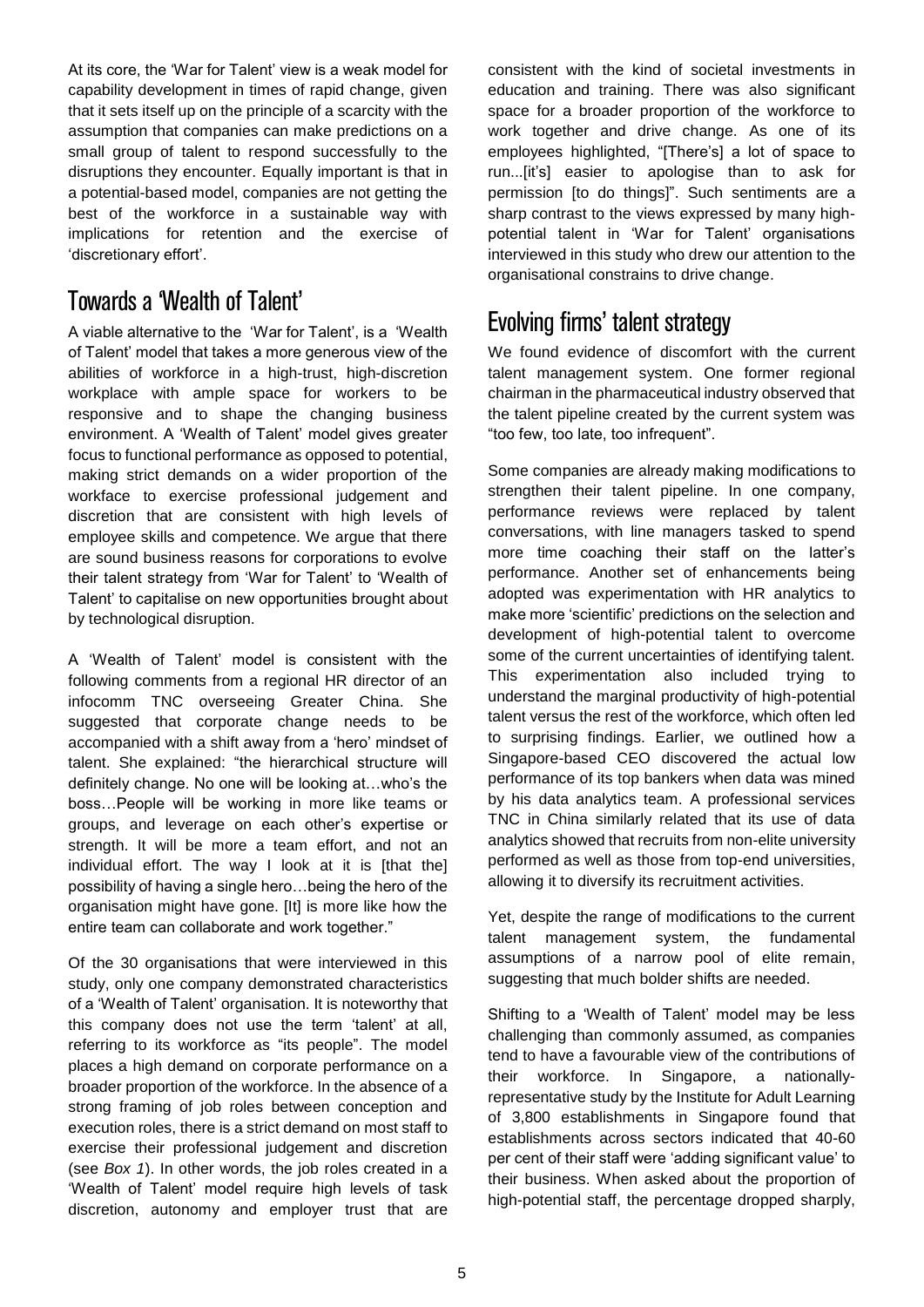#### **Box 1: A case study of a 'Wealth of Talent' organisation**

The sole company demonstrating characteristics of a 'Wealth of Talent' organisation was a Singaporebased biotech company, with operations in two other Asian countries and a staff strength of 40 people. A small company size may not be a necessary condition for the deployment of a 'Wealth of Talent' model. Far smaller companies in our sample, such as start-ups, were also employing 'War for Talent' strategies.

In this biotech company operating with a 'Wealth of Talent' model, there was hardly any classification of the workforce. It did not have any high-potential programmes nor does it actively seek out to hire from brandname companies or elite universities. When asked if the company uses the word 'talent', the Chief Operating Officer (COO) was clear that it did not. In his words:

"No. We don't actually talk about hiring talent for that particular role. They are all good at what they do."

The term the COO clearly preferred was "people", and its staff was given significant amount of autonomy, and demanded to exercise judgement and discretion over their work. He explained:

"We're a low-structure environment. There is obviously structure, we have things around us but you are pretty free to get things done…There's always an obstacle. You want to go under it, around it, over it, change gravity and move it out of the way, I don't care...Some people like that and some people are frightened by that. Now if you're frightened by it, it's not a bad thing. It's just maybe this isn't the right business for you. So we have turned away a few people that hasn't been right. They clearly are quite concerned about having that much freedom. You do have enough rope to hang yourself, and you must make those kind of mistakes if you want to learn."

Ironically, the COO shared that the people who did not fit the company tend to be hires from the pharmaceutical industry, who would have otherwise been favourably positioned in companies operating in a 'War for Talent' paradigm. The COO, who himself had extensive work experience in pharmaceutical TNCs, explained the limitations of coming from a pharmaceutical background:

"The people that didn't fit, they fit pharma[ceutical] structure better…Pharma[ceutical] companies tend to define people in their own ways. They like to put you in a little box and say you do this. Maybe at the end of it you do that, you don't do very much you know. Some people like that. They like SOPs, standard operating procedures for everything. We don't have SOPs for everything. If we need an SOP, we write it."

In many ways, his comments echoed the narratives of many of our career journey respondents, who suggested that performance in a TNC was mainly about alignment with corporate programmes. This reflects the strong framing of job roles in TNC with clear distinction between conception and execution roles. In contrast, the biotech company did not make a distinction between such roles, with a strict demand on its staff to exercise their professional judgement and discretion. A young staff of the company agreed this was the case, and more importantly, that the environment was forgiving with abundant opportunities for dialogue and interaction with senior colleagues:

"[There's] lots of space to run…[It's] easier to apologise than to ask for permission…If I had joined a [pharmaceutical] company, [the COO] could be several, several, several layers above me and I'll never be able to interact with him on a day-to-day basis [either] with him or the [CEO]. So I think that's also another strong pull factor for joining a company like this where you get access to experience management on a day-to-day basis."

The 'Wealth of Talent' organisation may take a generous view on the abilities of their workforce, but the demand on corporate performance is no less important. As the COO pointed out, "biotech has been doing things cheaper, on a budget and delivering much more than pharma[ceutical] over the last 20 years." In fact, the focus on performance is arguably far more important in a 'Wealth of Talent' model than in the potential-focused model of 'War for Talent'.